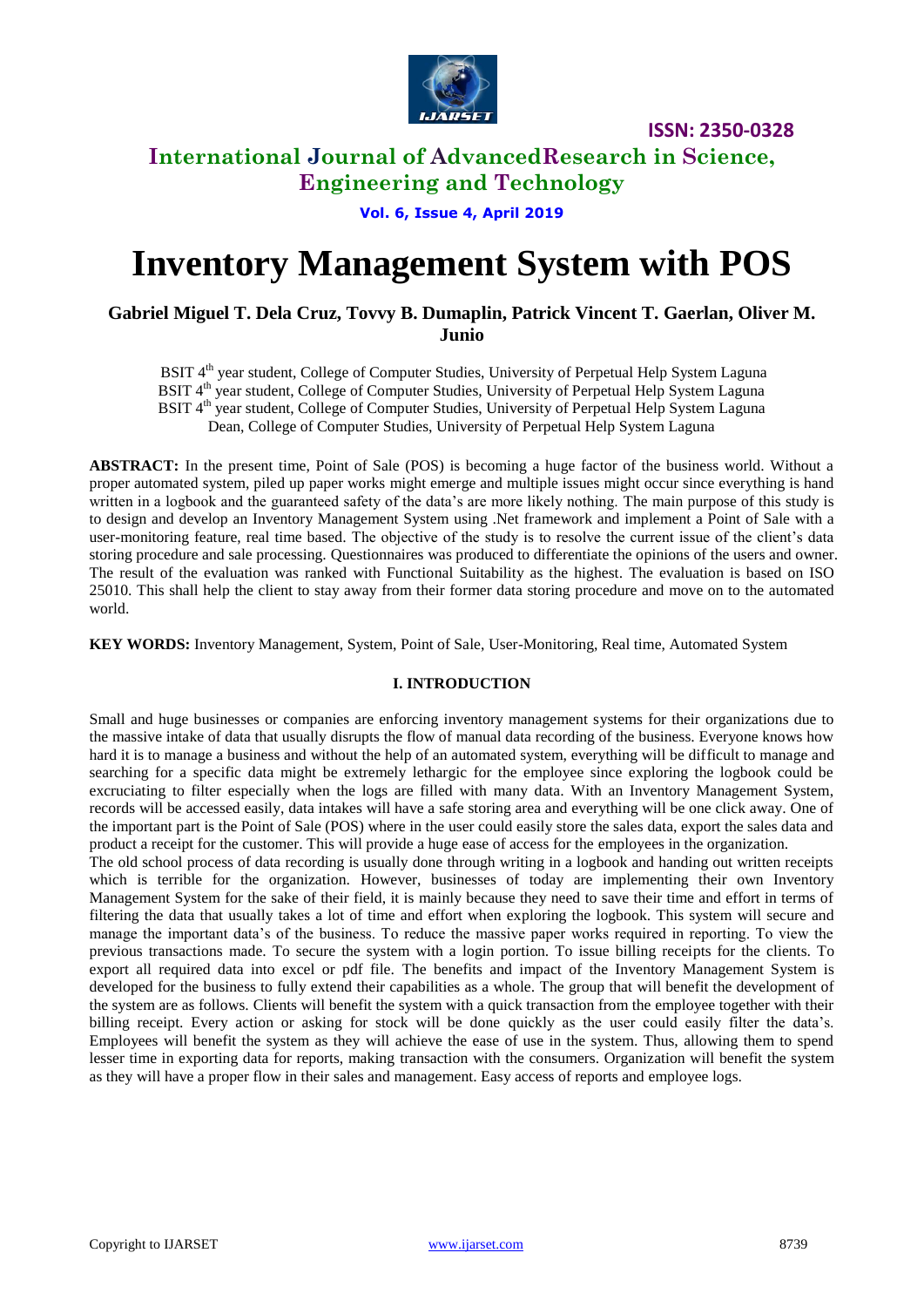

# **International Journal of AdvancedResearch in Science, Engineering and Technology**

#### **Vol. 6, Issue 4, April 2019**

#### **II. REVIEW OF RELATED LITERATURE AND STUDIES**

Large quantities of stock items confound the stock control process. Businesses/Organizations order their stock item into a couple of gatherings and take comparable stock control strategies for the things in each gathering [1]. For the instances that have request costs, its ideal stock recharging arrangement is appeared to be of the base-stock type and of the type, individually [2]. A few examinations in the multi-echelon stock frameworks writing have utilized a negative binomial conveyance to rough a basic irregular variable emerging in the model [3]. A nourishment handling anddispersion organization commonly stores valuables that are stored before transportation occurs to clients. Valuable assembly is in this manner. Increasing load of items that are being placed away increment valuable cost and the executive's expense and is possible to reduce stockroom efficiency. Repeated, valuable items are usually important for the focal point of the placement and-conveyance industry, usually about transient nourishments [4]. The issue of stock administration in inventory network is tended to from a control hypothesis point of view. In the broke down administration, the valuable items is used for fulfilling an obscure, time fluctuating interest are recharged by a few item suppliers. The recharging orders are acknowledged with deferral, which varies among providers and transport options [5]. Customary stock division methods, for example, ABC examination are regularly restricted to utilizing request and cost while fragmenting the stock into gatherings for simpler administration. Two division approaches, Grouped Multi-Item Individual Policies and Multi-Item Group Policies, that utilize measurable bunching are created and contrasted with investigation. An assessment of the said procedures by means of many tests was performed [6]. Stock proportioning is a stock approach that permits different kinds of treatment without utilizing distinct inventories [7]. In stochastic stock frameworks unfurling vulnerabilities sought after, lead to the update of prior renewal plans, which thus results in a shakiness or supposed framework anxiety. We give the grounds to estimating framework apprehension in non-stationary interest situations, and check the security and the cost exhibitions of (R,S) and (s,S) stock approaches [8]. Confidential inventory system and other software products that includes different database management is configured trough identifying the information about the confidential data that the enterprise has [9].In the thought about frameworks, the valuable items that are used to satisfy obscure and variable interests are liable to rot. It is renewed with numerous client suppliers described by various times [10].

#### **III. SCOPE OF THE RESEARCH**

The focus of this study is to analyze, design, develop, test and implement an Inventory Management System with Point of Sale for windows operating system that will contain the relevant information of the business. This will furtherly enhance the management area wherein the administrator could handle all of the reporting task and adding, removing and updating an item, supplier and user. Whereas the cashier could handle all the sales and produce a receipt for the customer. This will reduce the time spent of the employee's in their tasks without having a piled up paper works. The system has different features that are very useful for the administrator and cashier to complete their tasks. The data filtering will allow the administrator to search an item, logs of the user, and sales for reporting purposes whilst the employee could easily search an item with the given search tab to quickly find the required item. The system consists of different data coming from the Sales, Items, Users, Logs, and Reports and all of those are manageable/editable by the administrator if required. On the other hand, the system will only be implemented on PC platform with Windows 7 Operating System. Energy fee, employee's wages and other bills are excluded in the study.

#### **IV. METHODOLOGY**



**Figure 1.0 – System Development Strategies**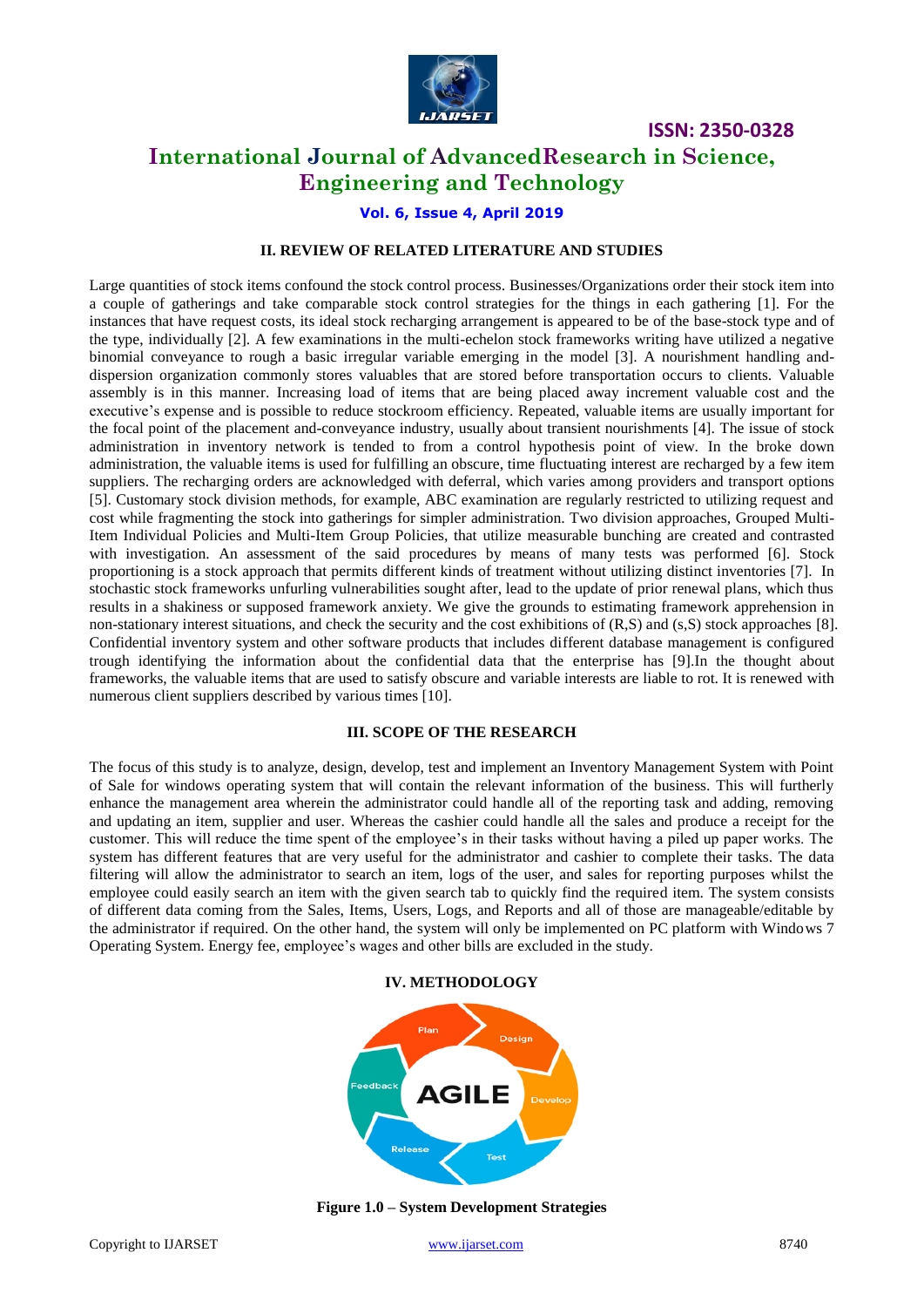

# **International Journal of AdvancedResearch in Science, Engineering and Technology**

### **Vol. 6, Issue 4, April 2019**

The team used Agile Development Cycle for the creation of the Inventory Management System with POS. The agile method is a particular approach to the project development. This method assisted the team during the development of the system to make necessary features according to the needs of the business. In addition, this system used Visual Studio 2012 with C# as the main programming language, MySQL as the database, Adobe Photoshop and Photoscape for image editing for the certain feature the system has.

This study used the ISO 25010 criteria as the software evaluation tool for the completion of system requirements that would define the purpose and operating capability during the end-user training and during the testing phase of the system. The likert scale consists the following items, starting with Strongly Agree, Agree, Neutral, Disagree, and Strongly Disagree. The gathered data was analyzed and reviewed using the ISO 25010 criteria.



Figure 2.0 shows the system architecture of the Inventory Management System with POS. Based on the illustrated image above, the system unit is controlled by the end user which helps him/her to do his task. Report Generations are requested in the database in order to show the data. Every time that the end-user is in the system, he/she could access the point of sale form wherein the end-user makes sale on their customers. The end-user could also access the report generation form where he/she could select a specific data to export from the database into an excel file or pdf file. The database that handles all of the data is an RDBMS known as MySQL.



**Figure 3.0 – Use Case Diagram**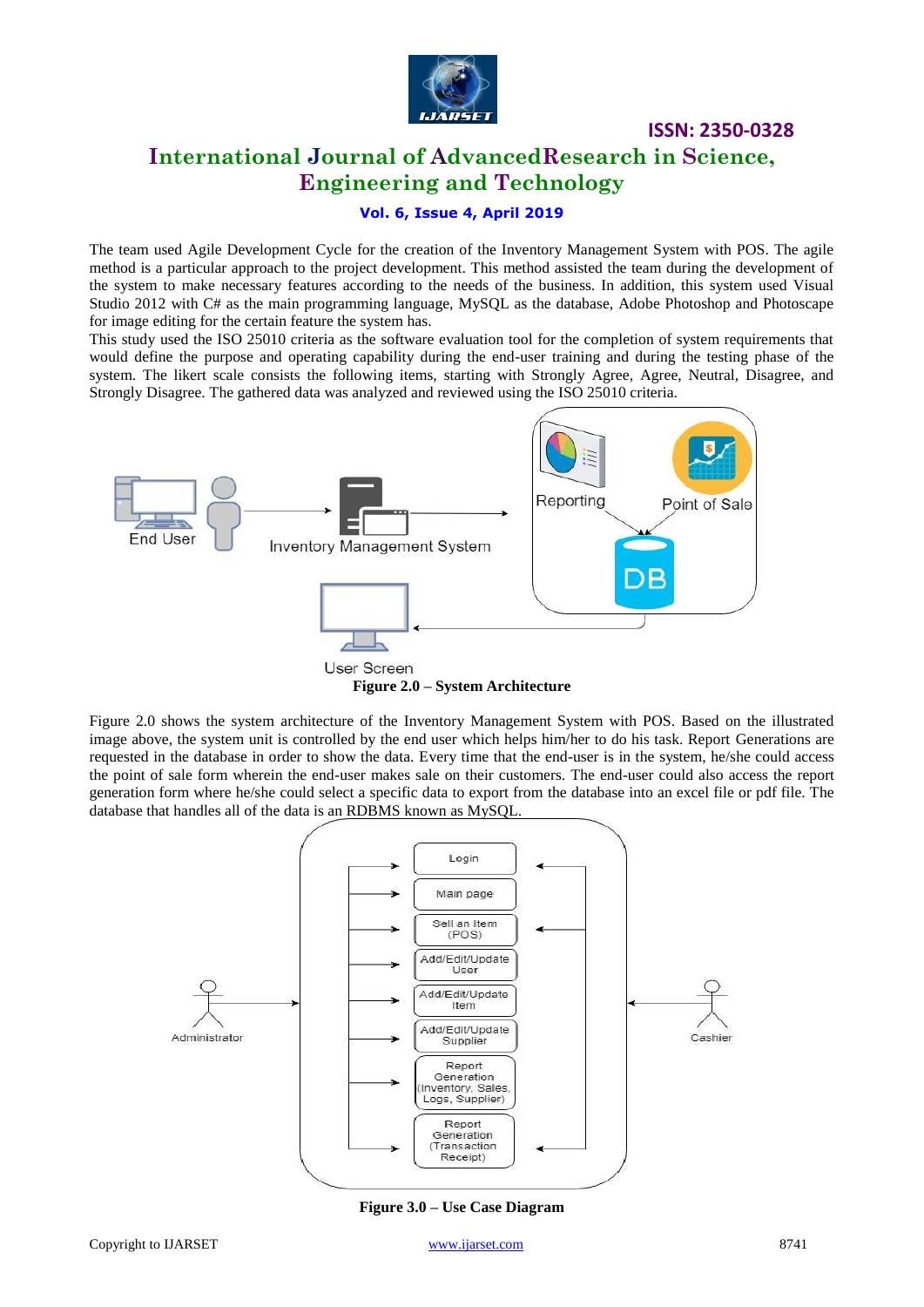

# **International Journal of AdvancedResearch in Science, Engineering and Technology**

**ISSN: 2350-0328**

#### **Vol. 6, Issue 4, April 2019**

Figure 3.0 shows the use case diagram of the system. Based on figure 3.0, the administrator is capable and involved of doing everything such as exploring the Main page, selling an item, adding/deleting/updating a new user/item/supplier, report generations, logging in and using all of systems functions if necessary. While the cashier is limited to logging in, selling an item and receipt generation only.

#### **V. RESULTS AND DISCUSSION**

The following figures below are the discussion of the inventory management system and the results of the system evaluation based on ISO 25010.Five figures are used to discuss the system and one table is used to discuss the evaluation results.



Figure 4.0 shows the main page of the system that is only accessible by the administrator. This is where the administrator selects his task and does everything like Report generating, adding a new user/item and selling an item. There are 10 functions for the administrator to use, there is point of sale where he/she could sell an item, product to view the items and update it. Inventory to add a new item, Inventory report to view the date and time of the added item, Income growth to view the statistical record of the income, supplier to show the organization's item supplier, User Log to view the login and logout time of the employee's, add user to add a new user whether he/she is an administrator or employee and user info to view the details of a selected user.

| - Product -                              | id |                     |        |               |    |       | item_nan item_brai item_des item_qua item_pric item_supj image |                        | date    | $\hat{}$     |
|------------------------------------------|----|---------------------|--------|---------------|----|-------|----------------------------------------------------------------|------------------------|---------|--------------|
| <b>Browse</b><br>Item Information        | 36 | A4 Tech A4 Tech     |        | Mouse a       | 44 | 500   | Rakk Corp.                                                     | <b>AATECH KRS-8572</b> | 04/01/2 |              |
| <b>Item Name</b><br><b>Item Brand</b>    | 37 | <b>GTX 750</b> Asus |        | Video Card 23 |    | 3950  | Asus Corp.                                                     |                        | 30/10/2 |              |
| <b>Item Description</b><br>Item Quantity | 39 | GTX 106 Gigabyte    |        | Video Card 48 |    | 15500 | Asus Corp.                                                     |                        | 06/01/2 |              |
| <b>Item Price</b>                        | 40 | Intel I5.6 Intel    |        | Processor     | 35 | 8500  | <b>Intel Corp</b>                                              |                        | 29/10/2 |              |
| Supplier                                 | 41 | Intel 17 7          | Intel  | Processor     | 33 | 16500 | <b>Intel Corp</b>                                              |                        | 04/01/2 | $\checkmark$ |
| <b>ACCEPT</b>                            |    |                     | Cancel |               |    |       |                                                                |                        |         |              |

**Figure 5.0 – Inventory Form**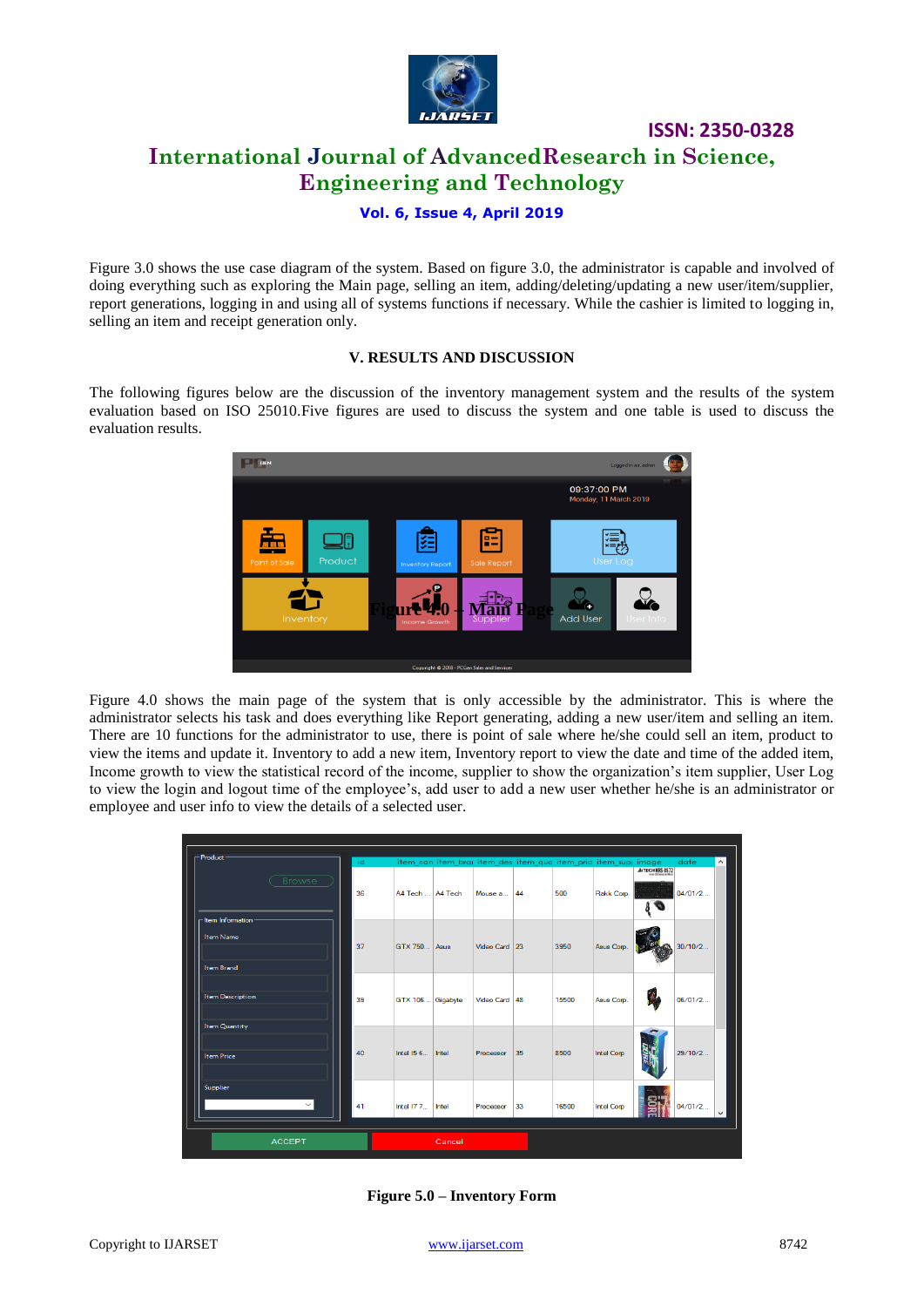

# **International Journal of AdvancedResearch in Science, Engineering and Technology**

#### **Vol. 6, Issue 4, April 2019**

Figure 5.0 shows the inventory form where the administrator could add a new item to be sold. This form is only accessible by the administrator account to confirm the items that are currently being sold in the business. The browse button opens up a file dialog to allow the user to add an image for the item and encode the details of it in the item information box.

| $\overline{\Theta}$ |                  |             |                       |          |                                                              |                   |                     |
|---------------------|------------------|-------------|-----------------------|----------|--------------------------------------------------------------|-------------------|---------------------|
|                     |                  |             | Insert Item Name Here |          | $\boldsymbol{\mathsf{x}}$<br>圖<br>29/09/2018<br>$\checkmark$ |                   |                     |
|                     | <b>Item Name</b> | Brand       | Description           | Quantity | Price                                                        | Supplier          | Date Added          |
|                     | A4 Tech M&K      | A4 Tech     | Mouse and Keyboard    | 44       | 500                                                          | Rakk Corp.        | 04/01/2019 1:46 AM  |
|                     | GTX 750 Ti       | Asus        | <b>Video Card</b>     | 23       | 3950                                                         | Asus Corp.        | 30/10/2018 12:58 AM |
|                     | GTX 1060 ^GB     | Gigabyte    | <b>Video Card</b>     | 48       | 15500                                                        | Asus Corp.        | 06/01/2019 3:18 PM  |
|                     | Intel 15 6400    | Intel       | Processor             | 35       | 8500                                                         | <b>Intel Corp</b> | 29/10/2018 10:26 PM |
|                     | Intel 17 7600    | Intel       | Processor             | 33       | 16500                                                        | <b>Intel Corp</b> | 04/01/2019 1:46 AM  |
|                     | Logitech G102    | Logitech    | Mouse                 | 20       | 1250                                                         | Asus Corp.        | 29/10/2018 10:27 PM |
|                     | Rakk Kimat XT2   | <b>RAKK</b> | Keyboard              | 50       | 2650                                                         | Rakk Corp.        | 29/10/2018 10:28 PM |
|                     |                  |             |                       |          |                                                              |                   |                     |
|                     |                  |             |                       |          | Export to Excel<br>Export to PDF                             |                   |                     |
|                     |                  |             |                       |          |                                                              |                   |                     |

**Figure 6.0 – Inventory Report Form**

Figure 6.0shows the inventory of the system for the administrator reporting purposes. This form allows the administrator to filter the data through searching or selecting a respective date. The textbox on the middle top allows the end user to input any text that matches the needed data to export. Excel and PDF are used in exporting the data

| <b>PLA</b> Point of sale |      |       |                      |             |          |       |                     |                                                  |  |
|--------------------------|------|-------|----------------------|-------------|----------|-------|---------------------|--------------------------------------------------|--|
|                          | Name | Brand | Description Quantity |             | Supplier | Price | Current<br>Quantity | - Item Information                               |  |
| I۰۰                      |      |       |                      |             |          |       |                     | Item ID:                                         |  |
|                          |      |       |                      |             |          |       |                     | Name:                                            |  |
|                          |      |       |                      |             |          |       |                     | Description:                                     |  |
|                          |      |       |                      |             |          |       |                     | Brand:                                           |  |
|                          |      |       |                      |             |          |       |                     |                                                  |  |
|                          |      |       |                      |             |          |       |                     | Item Price(per): ----                            |  |
|                          |      |       |                      |             |          |       |                     | $\odot$ New Transaction<br>$\odot$ Add to cart + |  |
|                          |      |       |                      |             |          |       |                     | - Transaction Information                        |  |
|                          |      |       |                      |             |          |       |                     | Quantity:                                        |  |
|                          |      |       |                      |             |          |       |                     | Amount Payed                                     |  |
|                          |      |       |                      |             |          |       |                     | 561<br>Order No:<br>Item Price:<br>----------    |  |
|                          |      |       |                      |             |          |       |                     | ⊙ Proceed                                        |  |
|                          |      |       |                      |             |          |       |                     |                                                  |  |
|                          |      |       |                      | Remove Item |          |       |                     | Return                                           |  |

**Figure 7.0 – Point of Sale Form**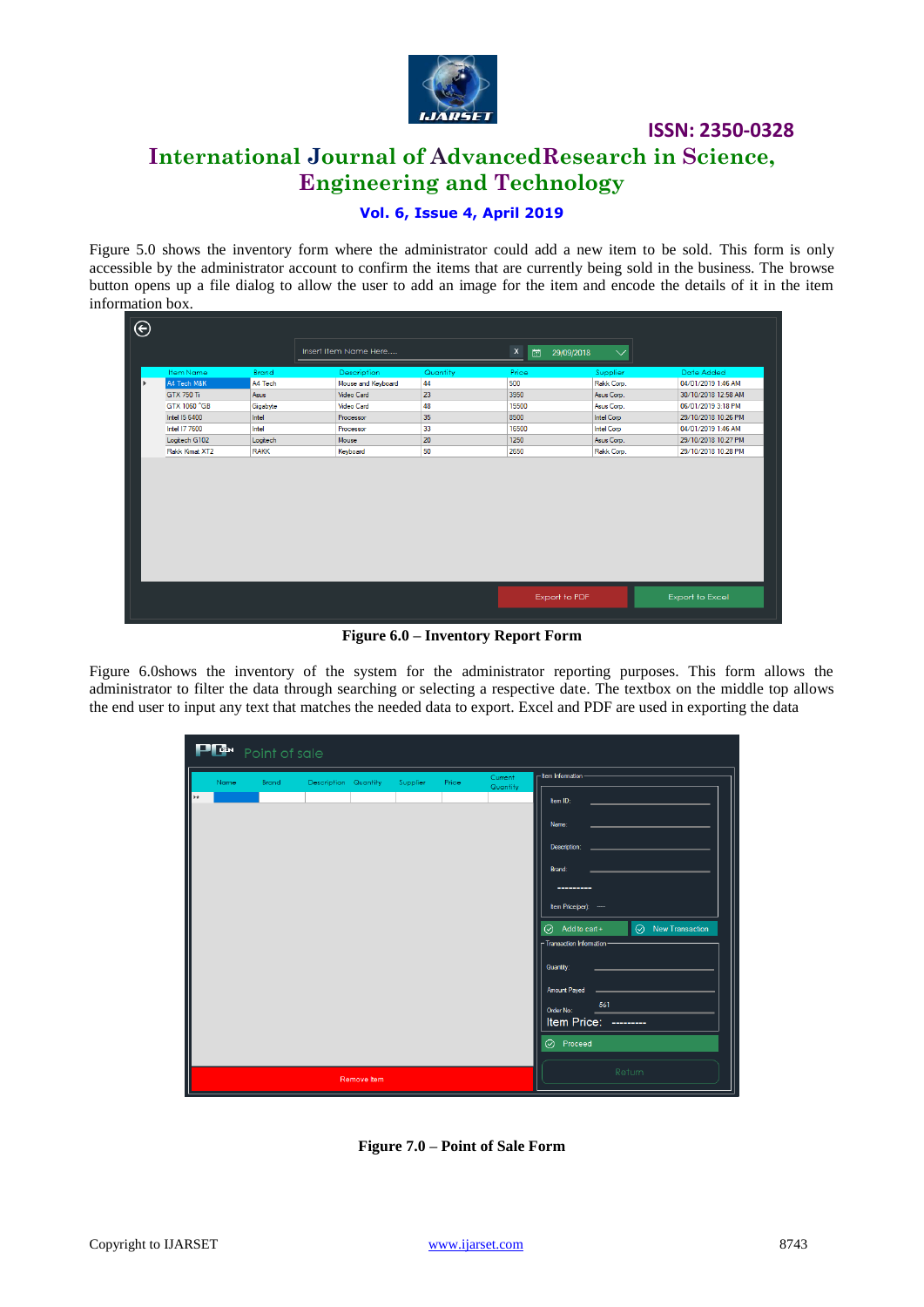

# **International Journal of AdvancedResearch in Science, Engineering and Technology**

#### **Vol. 6, Issue 4, April 2019**

Figure 7.0 show the point of sale where the cashier could do his/her task properly. In addition, this form is accessible by the administrator just in case there is no cashier available to continue the process. The item ID is used when searching for an item and it will automatically show all of its details below. The transaction information shows the quantity of the selected item and its order number. Add to cart is used to have a multiple data's to sell if required.

# **CRITERIA WEIGHTED MEAN VERBAL INTERPRETATION** Functional Suitability 1991 and 14.43 Agree Performance Efficiency and the 4.25 Agree Compatibility 1.9.95 Agree Usability 1.38 and Agree Reliability 1.51 Strongly Agree Security 1.11 and Agree Maintainability 4.44 Agree Portability 1.60 Strongly Agree

#### **Table 1.0 – Evaluation Result**

Table 1.0 represent the overall result of the evaluation. The highest scores are recorded in Portability that has a weighted mean of 4.60 followed by Reliability that has a weighted mean of 4.51, Maintainability that has a weighted mean of 4.44, Functional Suitability that has a weighted mean of 4.43, Usability that has a weighted mean of 4.38, Performance Efficiency that has a weighted mean of 4.25, Security that has a mean of 4.11 and Compatibility that has a weighted mean of 3.95 marked as the lowest.

#### **VI. CONCLUSION**

The Inventory Management System with POS was successfully developed and everything went according to plan, every functions were completed, designs are solid and the development process was smooth. The system was able to show everything that was expected and every little details to it matters. It process the required task of the user and give an accurate output in reports. This system will help the client to stay away from their old strategy which is written data acquisition and reports. In addition to that, the system could also filter the data if required to enable the quick and accurate processing of output. On the other hand, this system still requires further improvement such as UI updates and monthly income in statistic form for the client's advance report. Lastly, system should still be optimized for the best performance.

#### **VII. ACKNOWLEDGEMENT**

In the beginning of everything, we would like to say thanks to our only God almighty who enabled our group in fulfilling our task and providing us an Enlighted path to pass through successfully. It is a long journey for us with a pack of works on our back and without the support of our God, we would crumble into pieces. We are also thankful for our friends and professors who guided us during the completion of the task. Our families who gave us their full support ever since without hesitating for a little bit and lastly, we would like to thank each other because we battled our own fatigue and made it through everything. We thank everyone who supported and trusted us.

#### **REFERENCES**

- [1] Mohammaditabar, D., Ghodsypour, S. H., & O'Brien, C. (2012). Inventory control system design by integrating inventory classification and policy selection. International Journal of Production Economics, 140(2), 655-659.
- [2] Chen, Y., Lu, Y., & Xu, M. (2012). Optimal inventory control policy for periodic‐ review inventory systems with inventory‐ level‐ dependent demand. Naval Research Logistics (NRL), 59(6), 430-440.
- [3] Solis, A. O., Longo, F., Nicoletti, L., Caruso, P., &Fazzari, E. (2014). A modelling and simulation approach to assessment of a negative binomial approximation in a multi-echelon inventory system. International Journal of Simulation and Process Modelling, 9(3), 146-156.
- [4] Liang, C. C. (2013). Smart inventory management system of food-processing-and-distribution industry. Procedia Computer Science, 17, 373-378.